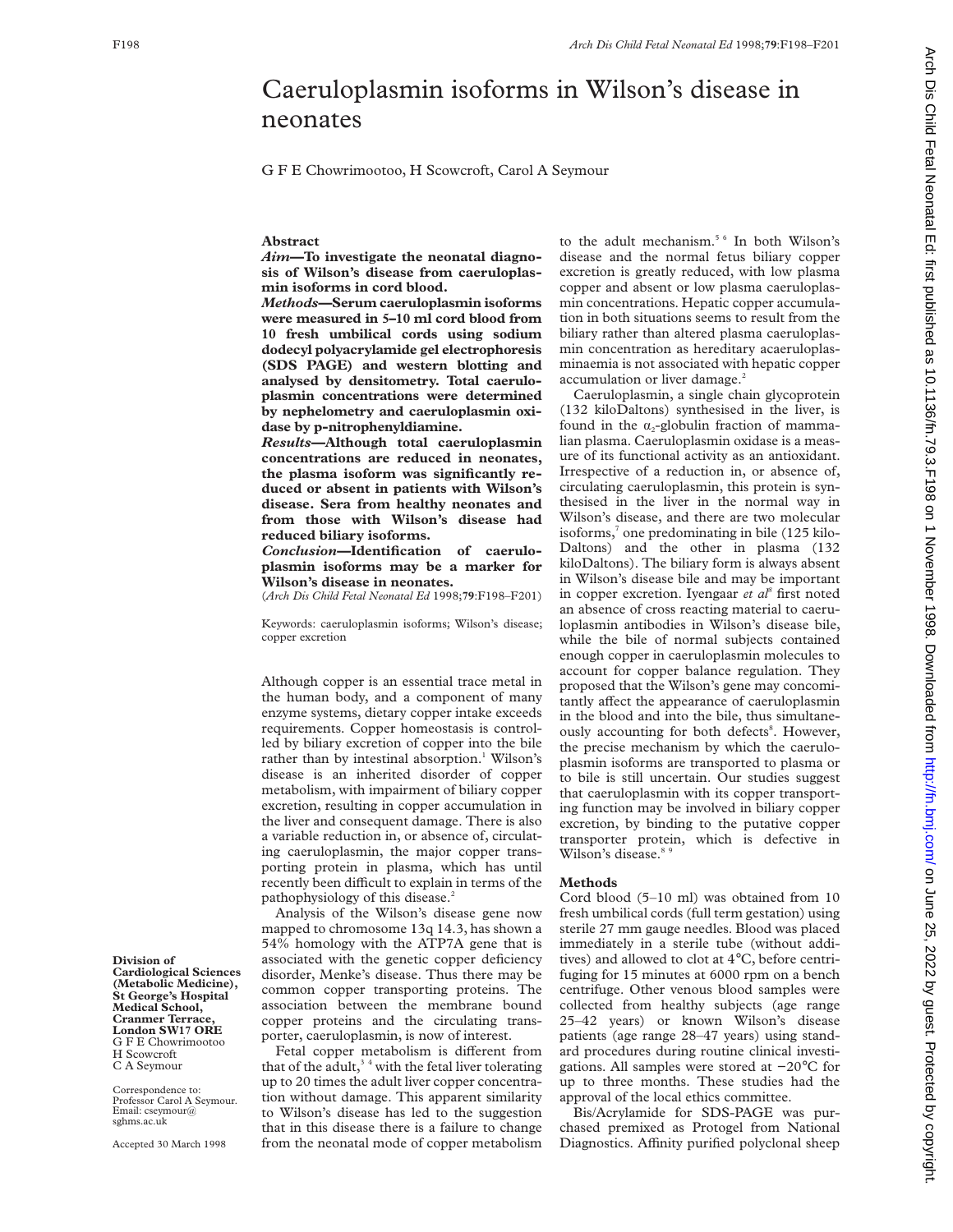

*Figure 1 Molecular forms of caeruloplasmin in serum detected by western blotting. Representative blot shows serum samples (200 µg protein) subjected to electrophoresis on SDS-PAGE, transferred to a nylon membrane by western blotting and detected with anti-human caeruloplasmin antibody. Lane 1: purified serum caeruloplasmin; lanes 2–4: normal adult sera; lanes 5–7: cord sera; lanes 8–9: Wilson's disease sera. Neonatal sera have similarities to normal adult sera in respect of plasma caeruloplasmin (132 kiloDaltons) and to Wilson's disease sera in respect of biliary caeroplasmin (125 kiloDaltons). In Wilson's disease both caeruloplasmin forms are clearly and significantly reduced.*

anti-human caeruloplasmin antibody (peroxidase conjugate) was obtained from Serotec, Oxford. Hybond-C Super and enhanced chemiluminescence (ECL) western blotting detection reagents were provided by Amersham International, Hertfordshire, UK. All other chemicals were from either Sigma, Poole, Dorset, or BDH, Dagenham, Essex, UK.

Serum samples were subjected to 7.5% SDS-PAGE, as described before.<sup>10</sup> The gel was blotted on to a Hybond-C super membrane using a semi-dry blotter (BioRad Transblot-SD) for 90 minutes at constant current of 1 mA/cm<sup>2</sup>.

The blot was blocked in 5% milk solution (containing 50 mM Tris/150 mM NaCl and 0.02%  $\text{NaN}_3$  pH 7.4) for 2 hours and incubated for 3 hours with horseradish peroxidase-conjugated sheep anti-human caeruloplasmin. The blot was washed several times in Tris/NaCl buffer and caeruloplasmin was detected using the ECL method described by Amersham. Serum caeruloplasmin concen-

*Table 1 Densitometric analysis of molecular forms of caeruloplasmin in serum samples from normal adult cord and Wilson's disease samples*

|           | Normal adult | Cord samples  | Wilson's disease |
|-----------|--------------|---------------|------------------|
| 132 kDa   | 171.6(6.5)   | 127.8(8.3)    | 19.8 (17.7)      |
|           | (5)          | (5)           | (5)              |
| $125$ kDa | 161.2-179.5  | $117 - 139.1$ | $0.3 - 41.9$     |
|           | 159.8 (14.4) | 47.6(26.8)    | 2.1(17.7)        |
|           | (5)          | (5)           | (5)              |
|           | 137.5-170.7  | $19.5 - 90.1$ | $0 - 8.1$        |

Molecular forms of caeruloplasmin are shown in OD units in sera from normal controls, cord blood and Wilson's disease samples. Densitometry was as previously described.11 Data are shown as mean (SEM), with number of samples and range below.

*Table 2 Caeruloplasmin oxidase activity in normal adult cord and Wilson's disease serum samples*

| Sample (number)      | Average oxidase activity (units*) |
|----------------------|-----------------------------------|
| Control $(4)$        | $210.8 + 49.3$                    |
| Cord blood (9)       | $187.4 + 26.0$                    |
| Wilson's disease (4) | $7.8 + 2.8$                       |

\* Caeruloplasmin oxidase activity is expressed as units/2 mg protein.

trations were measured on all samples using a standard laboratory nephelometric method.<sup>1</sup>

For densitometric analysis, blots were scanned on a Microtek ScanMaker IISP scanner and analysed using NIH image Blots 1.52 (from National Institute of Health Research Services Branch, Bethesda, MD), as described before.<sup>12</sup>

Caeruloplasmin oxidase activity was measured, as described before.<sup>13</sup> Serum samples containing 2 mg protein were added in duplicate to plastic cuvettes containing 0.6 ml of 0.1M acetate buffer (pH  $6.0$ ), 0.3 ml 0.25% p-Phenylenediamine (PPD) in 0.1M acetate buffer, which had been equilibrated at  $37^{\circ}$ C for 5 minutes. Blank samples containing 2 mg plasma protein,  $0.3$  ml  $0.1M$  acetate buffer,  $0.3$ ml  $0.1\%$  NaN<sub>3</sub> in acetate buffer, and  $0.3$  ml 0.25% PPD in acetate buffer were prepared for each test sample. The reaction mixtures were incubated at 37°C, and the absorbance read at 530 nm after 10 and 40 minutes.

Caeruloplasmin oxidase activity was calculated in terms of oxidase units, where one oxidase unit =  $(Abs<sub>40mins</sub> - Abs<sub>10mins</sub>) \times 1000$ .

### **Results**

As expected both molecular forms of caeruloplasmin (132 kiloDaltons and 125 kiloDaltons) were present in sera from normal adult subjects (fig 1, lanes 2–4). By comparison, cord samples showed substantial amounts of 132 kiloDalton caeruloplasmin (fig 1, lanes 5–7) similar to adults but with a greatly reduced 125 kiloDalton caeruloplasmin expression and a profile similar to that of sera of patients with Wilson's disease (fig 1, lanes 8–9). Densitometric analysis of these western blots is summarised in table 1.

Caeruloplasmin oxidase activity in cord samples was similar to that in normal control adult subjects (table 2), but, as expected in Wilson's disease, caeruloplasmin oxidase activity is negligible or absent.

Table 3 shows total caeruloplasmin measured by standard method comparing cord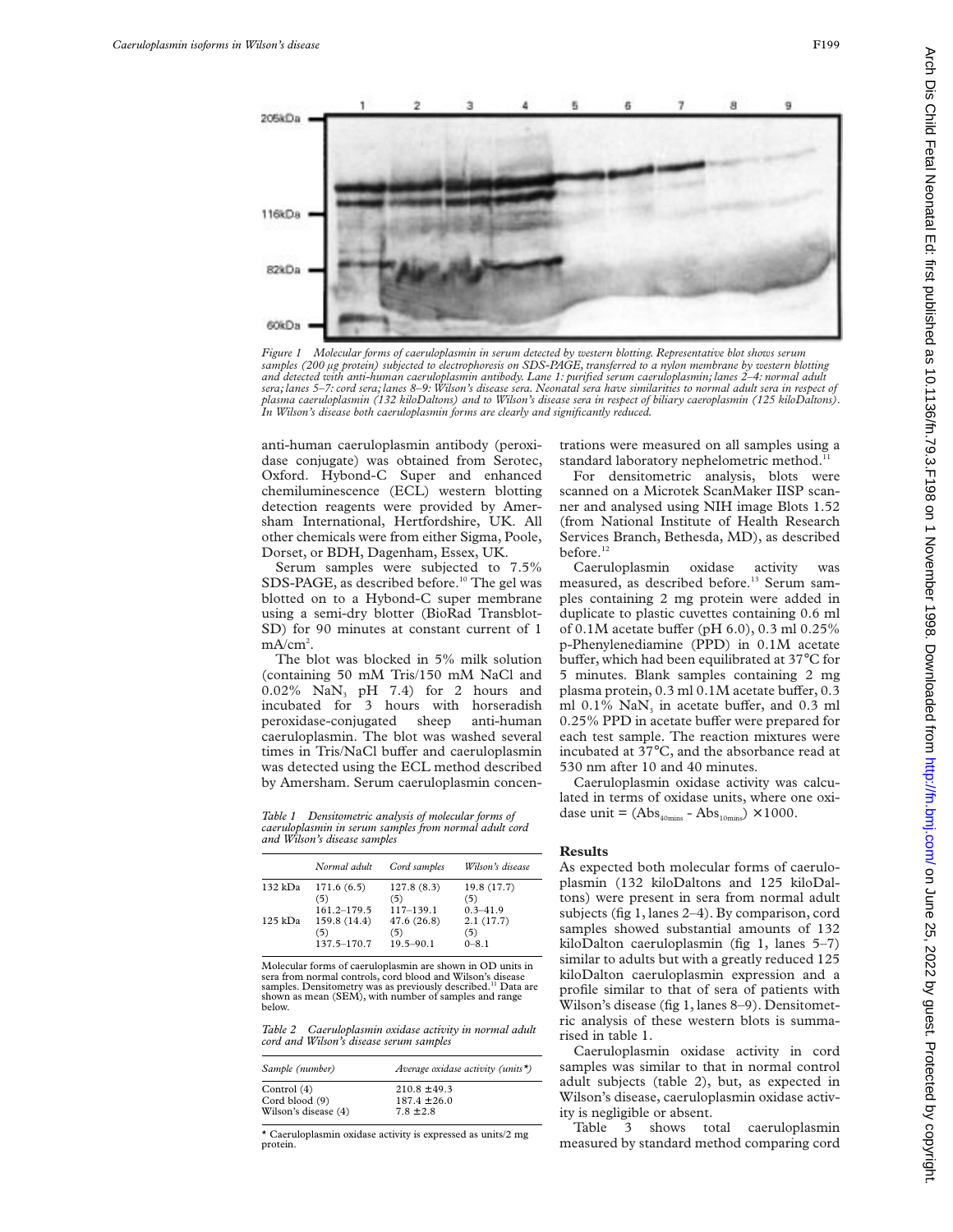*Table 3 Caeruloplasmin measurement in cord and normal adult serum*

| Sample (number)  | Mean caeruloplasmin<br>$(g/l)$ (SEM) | Range         |
|------------------|--------------------------------------|---------------|
| Cord $(9)$       | 0.152(0.02)                          | $0.09 - 0.27$ |
| Normal adult (7) | 0.264(0.02)                          | $0.20 - 0.35$ |

sera in adult control subjects and those with Wilson's disease. Total caeruloplasmin was reduced in cord samples in accord with previous studies. 4

## **Discussion**

In contrast to adults, neonates tolerate a higher hepatic copper concentration which occurs during gestation.<sup>14</sup> Both plasma copper and caeruloplasmin concentrations are low at this developmental stage. Caeruloplasmin is synthesised in the liver and secreted into the serum as the major copper transporting protein,<sup>3</sup> and although its main role is in copper transport to extrahepatic tissues, it has other important functions in the body. <sup>3</sup> Its precise role in copper metabolism and homeostasis is unclear.15 Neonatal hepatic caeruloplasmin synthesis occurs after birth and is associated with a gradual rise in plasma caeruloplasmin and copper concentrations. Normalisation of hepatic copper concentrations occurs once copper excretion is initiated. Thus three to six months after birth, a concomitant reduction in hepatic copper content occurs towards normal adult concentrations. We have already suggested that biliary copper excretion in adults may involve caeruloplasmin predominantly in the 125 kiloDalton molecular isoform in a process that is defective in Wilson's disease, and which may account for hepatic copper accumulation.<sup>7</sup>

In this study, the concentration of 132 kiloDalton plasma caeruloplasmin found in cord blood was not significantly different from that in normal control adult serum; it was, however, markedly reduced in Wilson's disease samples, clearly distinguishing between normal neonates and those with Wilson's disease. The reduced expression of the 125 kiloDalton form in cord samples was similar to that found in untreated adults with Wilson's disease (fig 1) (table 1).

These observations support our suggestion that this lower molecular weight form of caeruloplasmin is required for biliary excretion. In neonates, the absence of this form would explain the increased hepatic copper concentration consequent on immature biliary excretion. This mimics the situation in Wilson's disease.

In this study caeruloplasmin oxidase activity (the functional aspect of caeruloplasmin) in cord samples was comparable with normal adult oxidase activity and significantly higher than in Wilson's disease (table 2). The presence of oxidase activity indicates that there is copper incorporation (holocaeruloplasmin). We have also shown that copper is normally incorporated into caeruloplasmin in Wilson's disease. <sup>9</sup> However, this reduction in oxidase activity occurs not only in Wilson's disease, but also in Menke's disease (genetic copper

deficiency) and in other serious liver disorders affecting protein synthesis, and is therefore not specific for diagnosis of Wilson's disease, but can be used to confirm western blotting analysis.

This argues against a failure of copper incorporation accounting for hepatic copper accumulation in neonates and more for a failure of biliary copper transport. The lack of a biliary caeruloplasmin component could, however, explain hepatic copper retention, as in Wilson's disease. This finding further supports our previous proposal that the defect in Wilson's disease is most likely to involve biliary caeruloplasmin (transporting copper) bound in some way to the ATB7B copper transporter.<sup>15</sup> A reduction in caeruloplasmin that was previously noted in neonatal serum,<sup>4</sup> and in this study (table 3), is attributed predominantly to a lack of the 125 kiloDalton isoform. In the past it has been difficult to detect Wilson's disease in neonates, as total plasma copper and caeruloplasmin are both reduced in neonates. The clear difference in expression of the 132 kiloDalton caeruloplasmin isoform in cord blood and Wilson's disease samples, as shown by western blotting (fig 1 and table 2), could be used to distinguish Wilson's disease in the neonatal period. Early diagnosis of Wilson's disease would be likely to prevent complications such as haemolysis, cirrhosis, and permanent brain damage,<sup>16 17</sup> because treatment with a cheating agent to remove copper could be commenced before any tissue damage.

In summary, using western blotting of cord blood, we have shown that the reduced plasma caeruloplasmin in neonates is due to reduced expression of biliary (125 kiloDaltons) caeruloplasmin which is also defective in Wilson's disease. In both situations hepatic copper accumulation occurs which is later compensated in neonates without Wilson's disease in the six months after birth by synthesis of caeruloplasmin and unloading of hepatic copper.

The presence of oxidase activity in umbilical cord sera and impairment of biliary copper excretion in neonates further supports the original proposal of Iyengaar *et al* and our concepts that caeruloplasmin has a major role in biliary copper excretion. It also supports our finding that caeruloplasmin in Wilson's disease incorporates copper normally. <sup>9</sup> The clear difference in expression of caeruloplasmin between cord and Wilson's disease blood samples by western blotting may be useful in the diagnosis of Wilson's disease in the first 3 to 6 months after birth, where we would expect absent or undetectable concentrations of both isoforms. This would be feasible as western blotting requires only a few microlitres of serum and could be made even more user friendly by extraction from filter paper, thus avoiding previous sampling and diagnostic problems. This finding is being developed further using Guthrie card blood spots to pick up pre-symptomatic Wilson's disease.<sup>18</sup> This would enable the diagnosis of Wilson's disease to be made before substantial tissue damage.